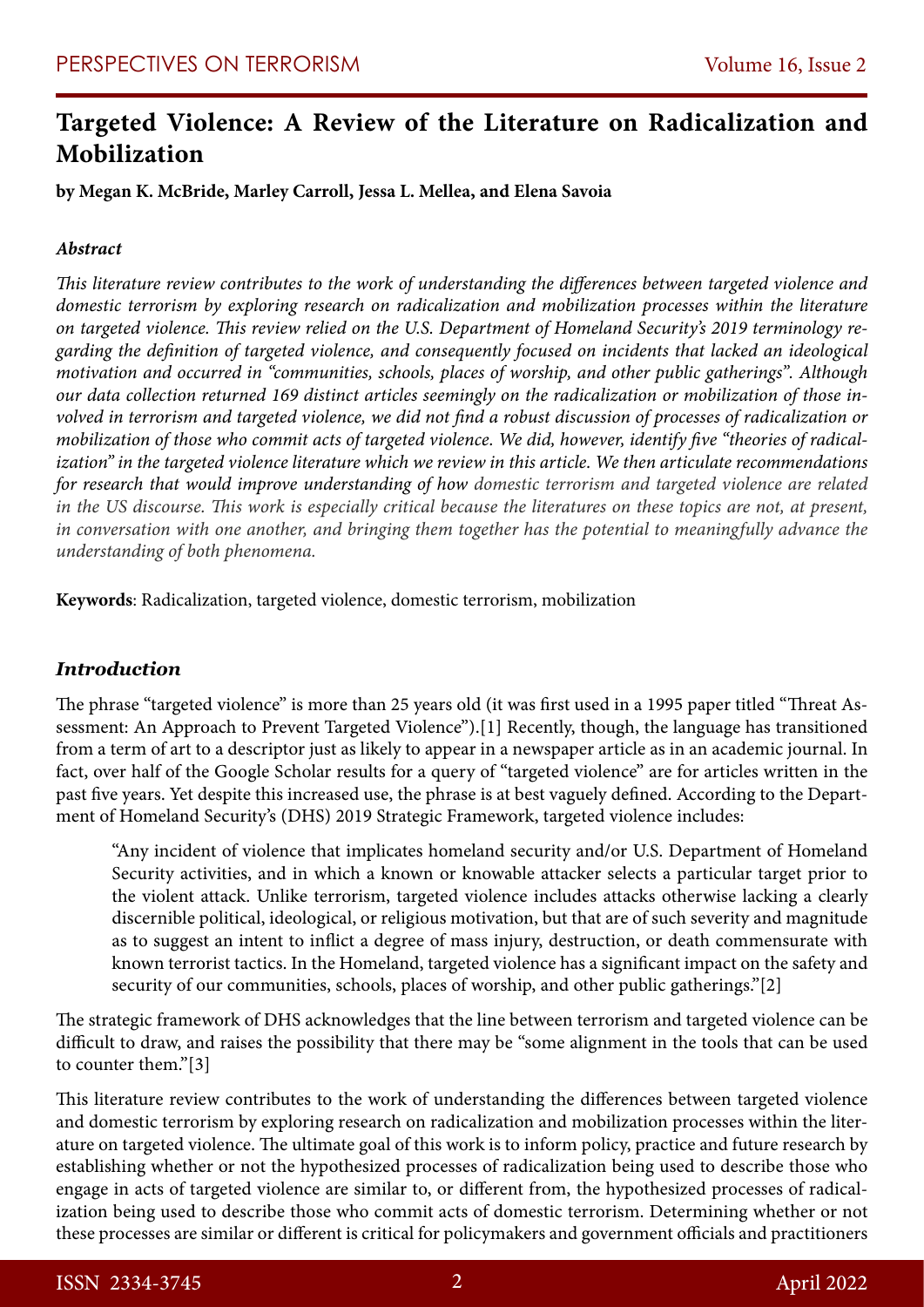working to create the institutions and programs necessary to prevent both types of violence. If perpetrators of both domestic terrorism and targeted violence radicalize via similar processes, then it may be possible to leverage the resources dedicated to preventing domestic terrorism to address both challenges. By contrast, if the perpetrators radicalize via different processes, then more significant adjustments might be necessary in order to align existing domestic terrorism resources to address targeted violence.

The search and synthesis strategy we adopted included: querying for articles that propose theories of radicalization, examining case studies to determine which theories of radicalization are being used, expanding search terms to include distinct phrases that might return more results, and analyzing comparative literature (i.e., literature explicitly looking at the similarities and differences between terrorism and targeted violence). We then consulted with experts in the field (i.e., scholars who write on acts that fit the definition of targeted violence) to validate our findings. Despite the lack of much literature on this topic, this review was ultimately able to identify a number of theories of radicalization that have been proposed by those working in this space.

# *Background*

Our approach to the definition of radicalization and mobilization, in the context of this Research Note, was influenced by recent work in terrorism studies on the importance of differentiating between beliefs and actions. Efforts to separate the two concepts stemmed from dissatisfaction with a composite model that did not explain why many individuals radicalize without engaging in terrorist violence. Though we adopt Stern's characterization of radicalization and mobilization, it is consistent with McCauley and Moskalenko's distinction between the "opinion pyramid" and the "action pyramid" and Horgan's distinction between radicalization and violent radicalization.[4] We thus define **radicalization** as the *social and psychological process through which an individual or group adopts extreme beliefs, ideas, or opinions*.[5]

Since mobilization is infrequently discussed in isolation in terrorism literature, we have derived our definition of the term from Horgan's definitions of both disengagement and violent radicalization. Horgan defines disengagement as "the process whereby an individual experiences a change in role or function that is usually associated with a reduction of violent participation."[6] By contrast, he defines "violent radicalisation" as "the social and psychological process of *increased* and *focused* radicalisation through involvement with a violent non-state movement", including both initial and continuing involvement with a violent extremist group.[7] Both definitions focus on change in an individual's behaviors, though the latter frames these behavioral changes as a mechanism for radicalization. Further, both definitions present these processes as occurring within a group setting. We follow this scholarship, though we broaden it to include also lone actors, and define the term **mobilization** as *the behavioral process of planning and preparing to commit an act of terrorism or targeted violence, often culminating in the perpetration of such acts*. Importantly, our definition of mobilization does not presuppose a motivating political cause or ideology, and focuses on the process leading to a single attack rather than an individual's lifetime involvement and behaviors. As such, it is especially well-suited to discussions of targeted violence which are characterized - at least in part - by the absence of a motivating political, religious, or ideological agenda.

Because this distinction is not universal within the literature that we were searching, we included the language necessary to capture both radicalization and mobilization in our Boolean strings. Our intention was to differentiate between the two in our analysis, essentially comparing both theories of radicalization *and*  mobilization for both domestic terrorism and targeted violence in the U.S. context. There was, however, very little literature specifically addressing the processes of radicalization or mobilization for those who engage in targeted violence. Thus, though the distinction was not as relevant as we expected, we do maintain it in our analysis.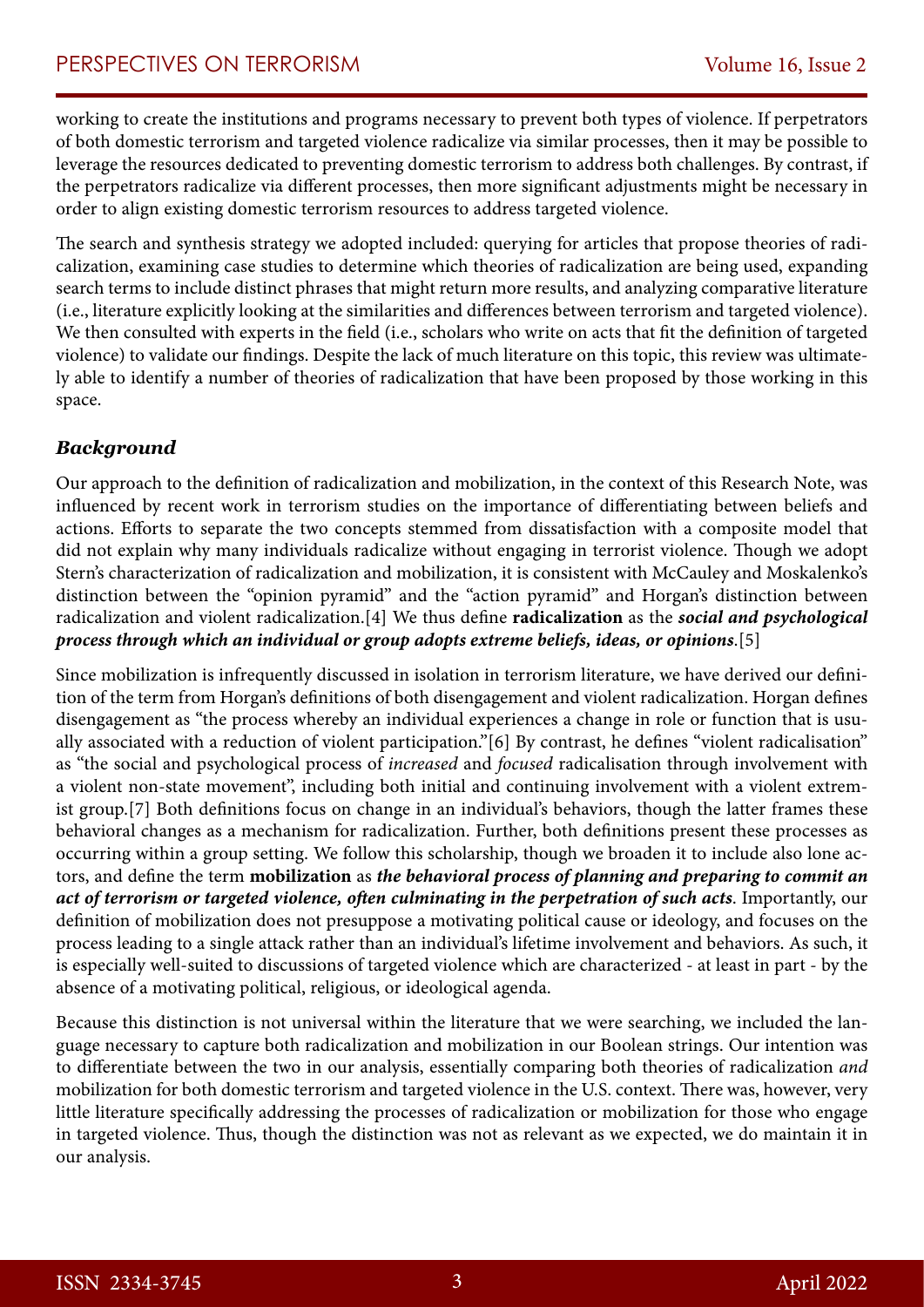# *Methodology*

Unfortunately, for a number of reasons, the phrase "targeted violence" does not function as an especially strong search term in the academic literature. To begin, the term is relatively new, meaning that many incidents that might be described as targeted violence occurred before the phrase was in widespread use. The 2017 Las Vegas shooting, for example, happened two years before the 2019 DHS Strategic Framework was written; and the Columbine school shooting happened just four years after the term was coined (and well before it had become more mainstream). Additionally problematic is that the lines separating acts of targeted violence from acts of domestic terrorism are at best blurry. As a result, these incidents can be difficult to classify for a variety of reasons including, but not limited to: if law enforcement officials do not find a political/ideological/religious motivation (e.g., Las Vegas); if the perpetrator's ideology appears to be thin or inconsistent (e.g., Omar Mateen); or if scholars are uncertain that a political/ideological motivation is cohesive (e.g., violent incels). This uncertainty and ambiguity is then reflected in the literature. To give one example, articles on Anders Breivik describe him as a "far-right terrorist," "lone wolf terrorist," and "mass shooter". [8] Scholars from different disciplines and backgrounds are consequently applying the terms unevenly and inconsistently, complicating the process of finding relevant articles. Moreover, there are no strong proxy terms that can stand in for targeted violence. Following the lead of DHS - primarily because DHS has played a key role in popularizing the phrase - this literature review focuses on violence targeting "communities, schools, places of worship, and other public gatherings". A query focusing on locations, though, can easily return results that are commonly classified as domestic terrorism (e.g., Wade Michael Page's attack on a Sikh temple or Dylann Roof 's attack at a Christian church). In short, even the relatively straightforward task of identifying the articles upon which to base this literature review was unexpectedly complicated. To address this challenge, we developed the methodology outlined below, which consists of an iterative process distinguished in two phases - informed and shaped by what we learned along the way - that resulted in our final dataset.

## *Search Strategy - Phase 1*

As mentioned above, this literature review uses DHS's 2019 language regarding the definition of targeted violence to inform its data collection. This language explicitly mentions four broad types of violence based on the location of the incident: that which occurs in "communities, schools, places of worship, and other public gatherings". We added to this list violence that occurs in workplaces, as well as a number of phrases and terms (e.g., "mass shooting" and "lone wolf ") that we thought might capture the types of attacks we were interested in. We conducted searches using the databases Web of Science, Social Science Premium, Policy File, PsycINFO, International Bibliography of the Social Science, and Criminal Justice Abstracts with Full Text using the following four Boolean strings:

- 1. su(("targeted violence") AND (radicali\* OR mobili\* OR engage\* OR path\* OR process\*)) OR ti(("targeted violence") AND (radicali\* OR mobili\* OR engage\* OR path\* OR process\*))
- 2. su(("school shoot\*" OR "workplace shoot\*" OR "mass shoot\*" OR "mass kill\*" OR rampage\* OR massacre\* OR "mass violence") AND (radicali\* OR mobili\* OR engage\* OR path\* OR process\*)) OR ti(("school shoot\*" OR "workplace shoot\*" OR "mass shoot\*" OR "mass kill\*" OR rampage\* OR massacre\* OR "mass violence") AND (radicali\* OR mobili\* OR engage\* OR path\* OR process\*))
- 3. su(("church shoot\*" OR "synagogue shoot\*" OR "mosque shoot\*" OR "temple shoot\*") AND (radicali\* OR mobili\* OR engage\* OR path\* OR process\*)) OR ti(("church shoot\*" OR "synagogue shoot\*" OR "mosque shoot\*" OR "temple shoot\*") AND (radicali\* OR mobili\* OR engage\* OR path\* OR process\*))
- 4. (su((extremis\* OR terroris\*) AND (radicali\* OR mobili\* OR engage\* OR path\* OR process\*)) OR ti((extremis\* OR terroris\*) AND (radicali\* OR mobili\* OR engage\* OR path\* OR process\*))) AND ti(review)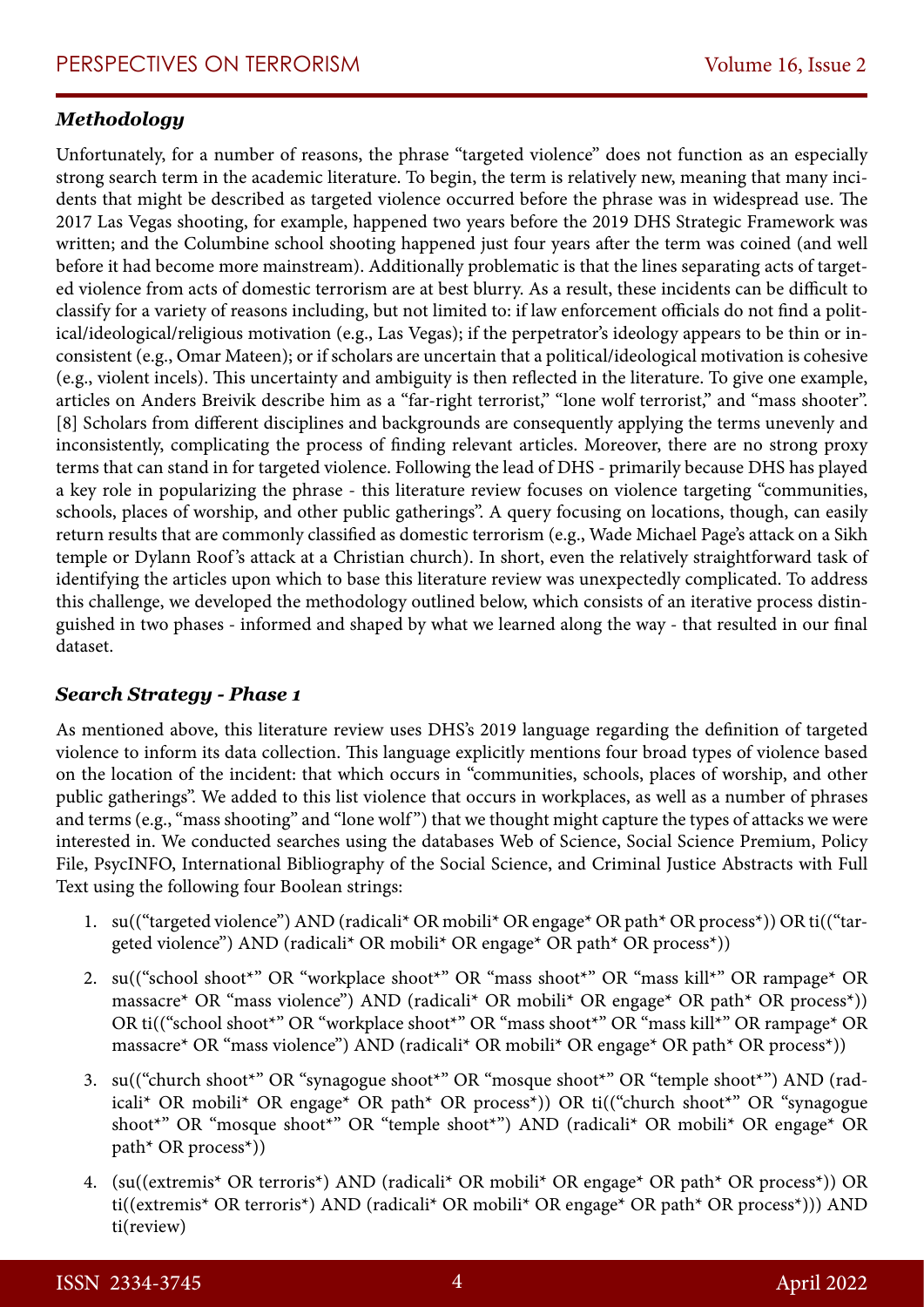For the first three Boolean strings, we stipulated that the article had to (i) have been published after January 1, 2000, (ii) be published in a peer-reviewed journal, and (iii) be written in English. Because our search was completed in August 2021, this strategy returned approximately 21 years of peer-reviewed, English-language articles on the radicalization or mobilization of perpetrators of targeted violence. For the last Boolean string, we narrowed the scope so as to include only articles published after January 1, 2010, thus returning approximately 11 years of peer-reviewed, English-language review articles on the radicalization of terrorists and extremists.

Finally, after noticing that the targeted violence literature often referenced attacks using the terms "lone wolf," "lone actor," and "active shooter," we expanded our query (search term for query #5 reported below) to include these terms.

5. su(("lone wolf" OR "lone-wolf" OR "lone actor" OR "lone-actor" OR "active shooter") AND (radicali\* OR mobili\* OR engage\* OR path\* OR process\*)) OR ti(("lone wolf " OR "lone-wolf " OR "lone actor" OR "lone-actor" OR "active shooter") AND (radicali\* OR mobili\* OR engage\* OR path\* OR process\*))

The first data collection phase of this project yielded a total of 1,353 original articles. The electronic results of these queries were exported in RIS files from these databases and were added to Covidence, which the research team used to conduct a title and abstract screening. The articles that had no direct relevance to radicalization, mobilization, or engagement processes for terrorists, extremists, or perpetrators of targeted violence were removed from the dataset and marked as irrelevant. Two reviewers screened each article and if they could not agree on its classification, a third reviewer was consulted. After the title and abstract screening, the remaining articles were exported to a single shared Google Sheet and full-text versions of the articles were downloaded.

## *Search Strategy - Phase 2*

Once we started the full-text screening of articles, we ran additional searches based on our findings. Our initial review of the articles, for example, allowed us to identify two models resembling radicalization or mobilization theories: the Path to Intended Violence model and the Sequential Model. For the Path to Intended Violence model, we first located the source of the model, and then screened articles that cited the work from which the model originated. By doing so, we found four additional articles relevant to our review, as well as two that had already appeared in previous queries. For the Sequential Model, we conducted a similar review but did not find any additional articles relevant to this review. Instead, we found articles that focused on issues other than radicalization, such as risk factors, mental health issues, and attack patterns. We also ran additional queries tracking down ideas prompted by our initial research. We then conducted searches using the following potential keywords and themes in an effort to determine whether they might lead to additional research relevant to our literature review: "ideological shooter", "nonideological shooter", and "grievance fueled violence". Each query yielded additional articles that we added to our dataset.

Finally, because the data we had returned were overwhelmingly focused on school shootings and youth violence, we ran a series of queries to determine whether additional literature on other forms of targeted violence existed but was not being identified by our Boolean strings. As one example, we ran a number of queries on the 2017 Las Vegas shooting to see how it had been described and to determine if there was other language we should be using. These queries provided no additional sets of literature for us to examine, thus substantiating that our Boolean strings and follow-up queries had captured the desired targeted violence literature.

# *Coding*

Once the data collection phase was complete, our dataset consisted of 169 articles related to the radicalization, mobilization, or engagement processes or pathways of terrorists, extremists, or perpetrators of targeted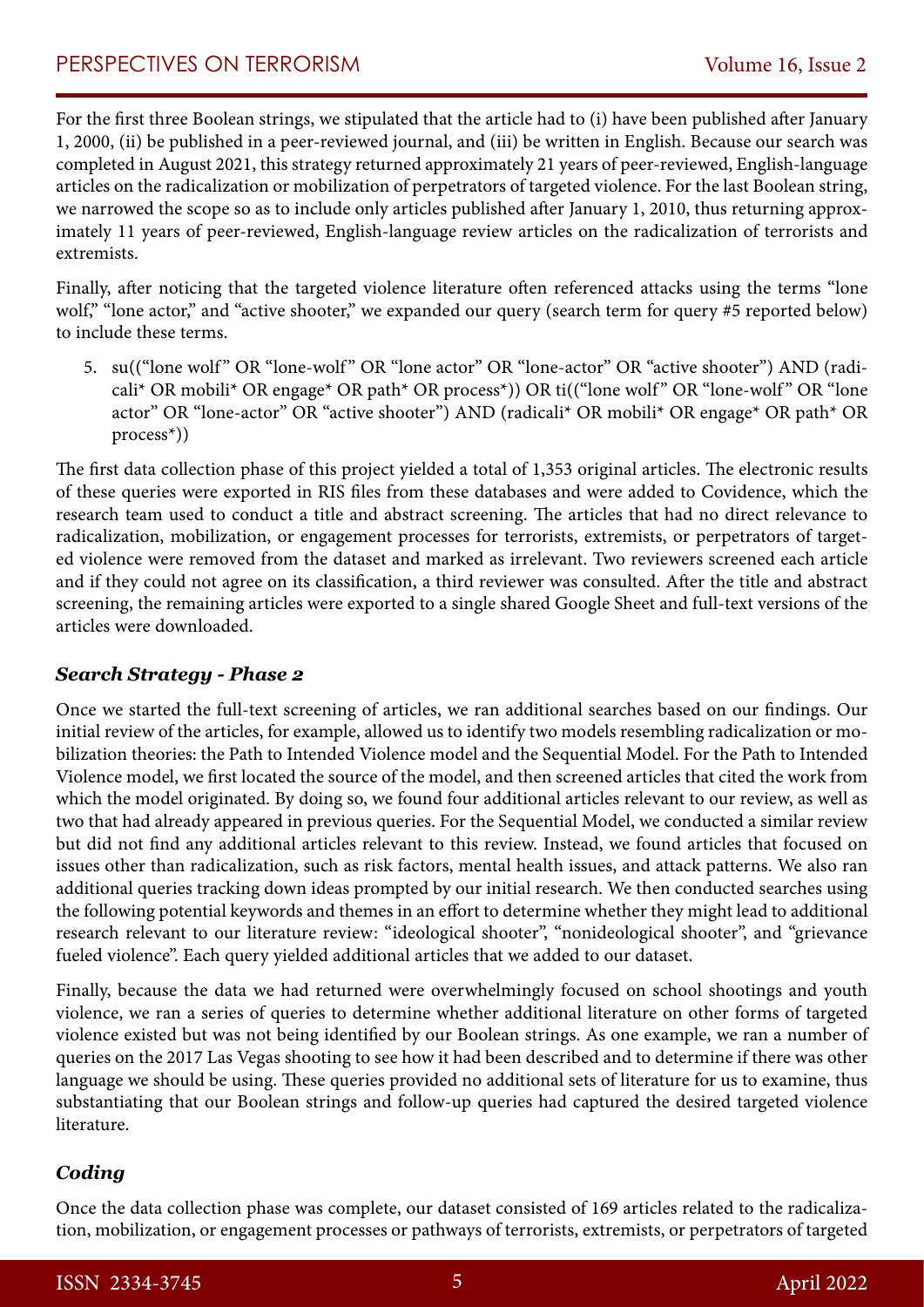violence. We then reviewed each of the articles in the dataset and used the titles and abstracts to mark them as relating to either terrorism, targeted violence, or both.

We classified articles as relating to terrorism according to the University of Maryland Global Terrorism Database's definition of terrorism as "the threatened or actual use of illegal force and violence by a non-state actor to attain a political, economic, religious, or social goal through fear, coercion, or intimidation."[9] Within that, we distinguish between domestic and international terrorism using the Federal Bureau of Investigation's definitions. The Bureau defines international terrorism as being "committed by individuals and/ or groups who are inspired by, or associated with, designated foreign terrorist organizations or nations (state-sponsored)" and domestic terrorism as "committed by individuals and/or groups to further ideological goals stemming from domestic influences, such as those of a political, religious, social, racial, or environmental nature."[10] We categorized articles as "non-U.S. domestic terrorism" when they met the FBI definition of domestic terrorism but occurred in a country other than the U.S. Finally, articles were categorized as "general terrorism" if they did not have a particular regional, ideological, or group focus and/or were theoretical in nature.

For targeted violence, we used the DHS description of targeted violence as violent incidents in which the perpetrator selects the attack target prior to the incident, focusing on "attacks otherwise lacking a clearly discernible political, ideological, or religious motivation."[11] In cases where an article's focus was unclear, we read the full article before classifying it. The process of coding the articles was complicated by the fact that in some cases the authors would use language suggesting inclusion in both categories. One article, exploring in part how to classify these types of attacks, described a particular event in Sweden as: a "school shooting" (in the keywords), a "school attack", a "targeted attack", "targeted violence", "terrorism", "individual terrorism", and "lone actor terrorism".[12] Other articles complicated this process by intentionally addressing both types of violence in an effort to explore similarities and differences between them.

Importantly, our coding approach meant that our research team classified the articles without regard to how the original scholars had described their own work. In other words, our team assessed how to classify an article based solely on the data in the article and the definitions cited above. The graphic below captures our assessment of the full dataset.[13]

| <b>FOCAL CATEGORIES OF</b><br><b>VIOLENCE IN ARTICLES</b> |                                |                 |
|-----------------------------------------------------------|--------------------------------|-----------------|
|                                                           |                                |                 |
|                                                           | <b>Targeted Violence</b>       | 53              |
|                                                           | <b>Domestic Terrorism</b>      | 34              |
|                                                           | <b>International Terrorism</b> | 46              |
|                                                           | Non-U.S. Domestic Terrorism    | 17 <sup>2</sup> |
|                                                           | <b>General Terrorism</b>       | 71              |
|                                                           | <b>TOTAL</b>                   | 169             |
|                                                           |                                |                 |

We took this approach because the language of "targeted violence" is relatively new, and we did not want our results to be shaped by its adoption and application. Our decision to independently classify the articles,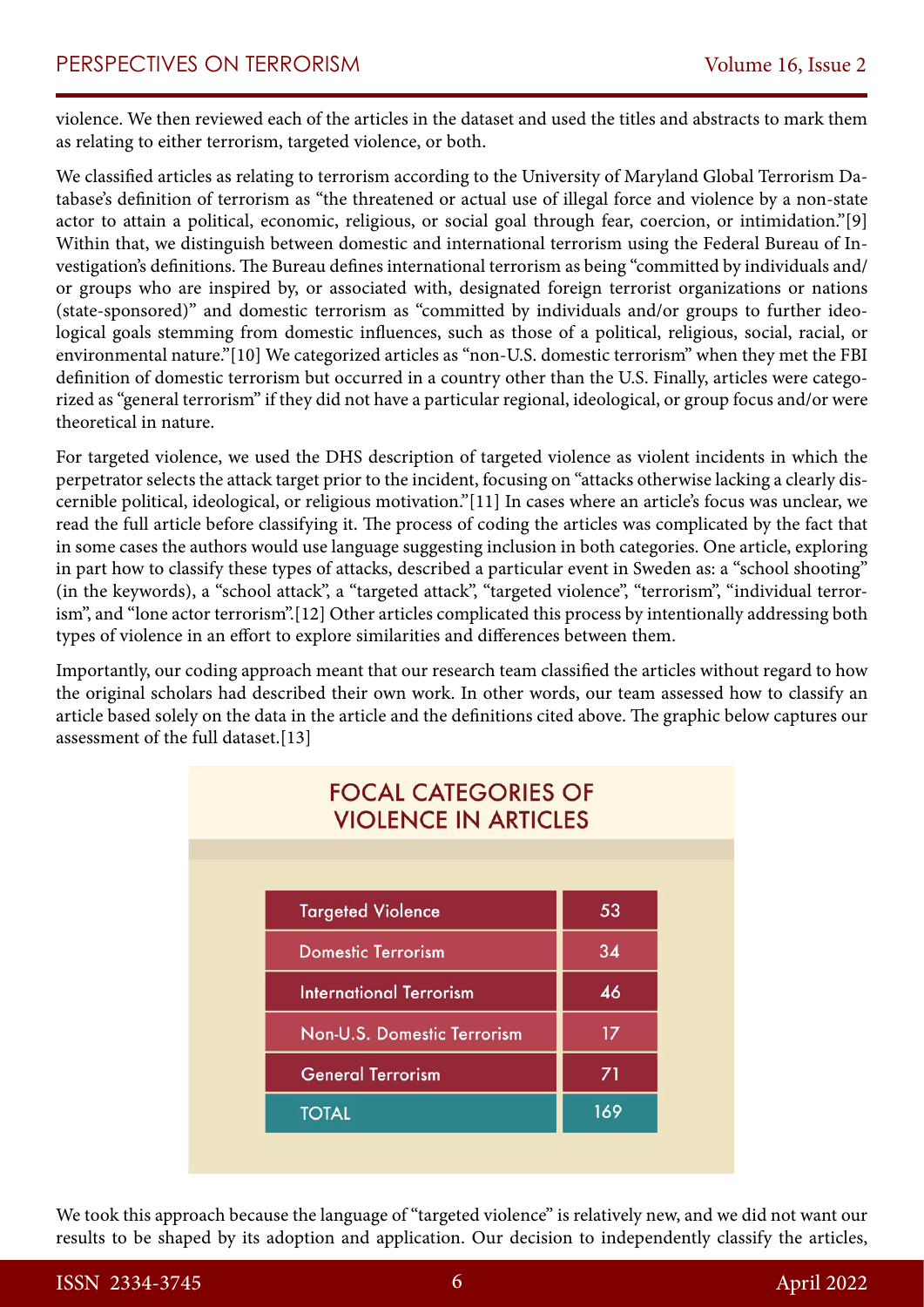however, raised the obvious question of how frequently we were in agreement with the authors, so we also assessed how the authors had classified their own articles. We did so by looking in the text for the terms "terrorism" and "targeted violence", as well as very closely related terms (e.g., "targeted attack" but not "mass shooting"). We found that our classification matched that of the authors 71% of the time. Most of the discrepancies (21% of the articles), were a result of the authors failing to use either of the primary categories we were analyzing (i.e., targeted violence or terrorism). We classified nearly all of these cases (32 of 35 articles) as targeted violence, which was unsurprising given that it is both a newer and less clearly defined category.



# *Literature Synthesis*

# *Theories of Radicalization and Mobilization*

Though our data collection returned 169 distinct articles seemingly on the radicalization or mobilization of those involved in terrorism and targeted violence, a closer examination revealed that there were actually very few articles in the latter category. In other words, we did not find a robust discussion of processes of radicalization or mobilization in the targeted violence literature. Yet we found five "theories of radicalization" in the literature we reviewed: 1) Sequential Model, 2) Unnamed Shame and Developmental Trajectories Model, 3) Path to Violence, 4) Developmental Pathways to Demonstrative Target Attacks, and 5) Intimate Massacre Model. A summary of each model is provided below.

## Theory 1: Sequential Model

One article, "Mass Murder at School and Cumulative Strain: A Sequential Model," outlined and applied a five-stage sequence that elaborates on distinct strains (defined here as "difficulties that lead to anger, frustration, disappointment, depression, fear, and ultimately, crime" in an individual's life).[14] This sequential model combines three criminological theories established to explain crime more broadly general strain theory, social control theory, and routine-activities theory - and applies them to explain how psychosocial factors compound to impel an individual to commit mass murder. The model begins with chronic strain, defined as the presence of persistent life difficulties over a long period of time.[15] Chronic strain alone is relatively common; therefore, it must be accompanied by uncontrolled strain, the second stage of the model. Uncontrolled strain refers to the breakdown or absence of prosocial support systems as a result of social isolation.[16] The third stage consists of an acute strain, "some loss perceived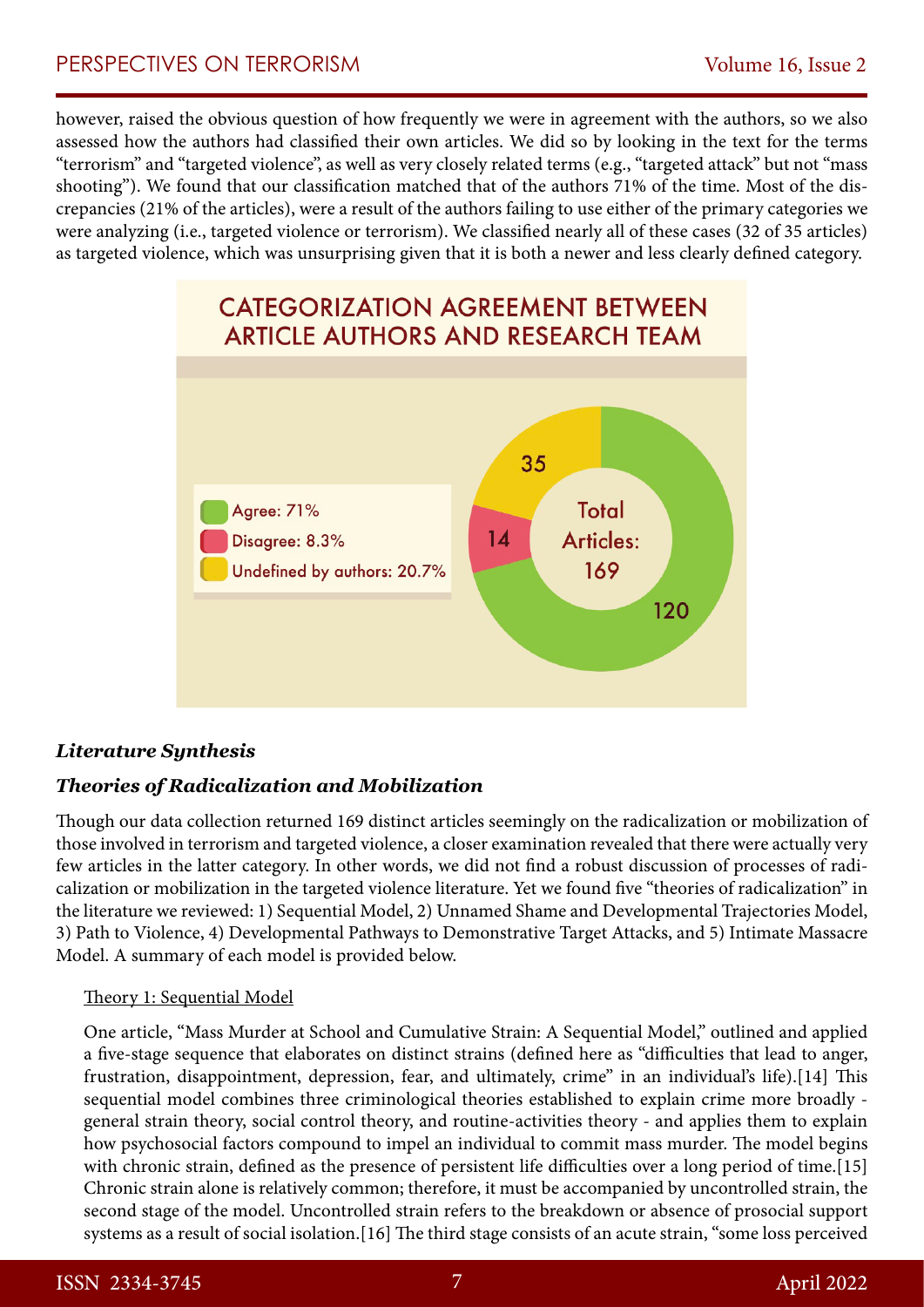to be catastrophic in the mind of the killer, which serves as a catalyst or precipitant" for the fourth and fifth stages, the planning and commencement of the massacre, respectively.[17] The latter two stages describe mobilization more than radicalization; however, the authors do describe the planning stage as the time during which "a mass killing is fantasized about as a masculine solution to regain lost feelings of control", in addition to the explicit preparatory actions.[18] Despite being the most complete radicalization theory that we found in the targeted violence literature, this sequential model only appeared in our queries in the article in which it was theorized. A follow-on query revealed that the article was well cited (with more than 250 citations listed in Google Scholar), but analysis of these articles revealed virtually no case studies applying the model to individual offenders. Instead, this literature was largely focused on: risk factors and correlates of mass violence; training on, and prevention of, school shootings; leakage and behavior antecedent to attacks; and the impact of attacks on students, teachers, and society.

#### Theory 2: Unnamed Shame and Developmental Trajectories Model

The second article articulating a radicalization theory, "The Role of Shame in Developmental Trajectories Towards Severe Targeted School Violence: An In-Depth Multiple Case Study," examined how shame may intervene in developmental trajectories to push individuals toward school-based targeted violence. Examining 19 cases of school-based targeted violence, the study identifies three psychological turning points preceding acts of violence: two shame crises and one triggering event. The first shame crisis occurs as a result of the revelation of an individual's weakness to others, while the second stems from the individual's failed attempts at managing the shame brought on by the first crisis.[19] However, the authors identify two distinct ways in which perpetrators attempt to manage their shame - internalization, or social withdrawal, and externalization, or aggressive behavior - that shape the rest of their radicalization process.[20] Following the second shame crisis, individuals begin to plan a violent attack; however, this planning process differs for type 1 (internalizing) versus type 2 (externalizing) individuals. Whereas type 1 perpetrators need to transform their self-image from weak to powerful in order to build the requisite aggression and hostility needed to decide to commit an attack, type 2 perpetrators already see themselves as powerful and aggressive, and thus go through a shorter planning phase focused more on outward identification with violence.[21] Following the triggering event, both types enter a short preparation phase, then commit the offense itself.[22] Like the sequential model, the latter two steps align more closely with mobilization than radicalization. Also noteworthy is that the Developmental Pathways to Demonstrative Targeted Attacks model (Theory 4, below) adds to this discussion by outlining how each perpetrator type's respective developmental trajectory impacts thinking with regard to announcement of intentions to attack (leakage) and target selection during the attack itself. While the theory is based on case studies of 19 incidents of school-based targeted violence, no case studies walk through the shame-focused developmental model from start to finish, and this theory does not appear in any other articles that came up in our queries. Moreover, a follow-on query revealed that this research has been cited just twice (both times in articles written by some of the same authors who developed the theory). In each case, however, the citation was used in the context of work on prevention programming.[23]

#### Theory 3: Path to Violence (family of theories)

The third theory, the Path to Intended Violence, originally arose in the field of threat assessment as a means to evaluate assassins acting individually and targeting high profile individuals. In the model, articulated by Calhoun and Weston in 2003, the perpetrator moves "from feeling a *grievance* to *developing the idea* that only violence can resolve their injury, to *researching and planning* the attack, to *making preparations* according to the dictates of the plan…to *breaching* the target's security…to *attack*."[24] This theory was later adapted in a 2005 master's thesis by Olson, who used it to explain the radicalization of extremist groups.[25] This adaptation, called the Path to Terrorist Violence (PTTV), includes similar but slightly modified stages (e.g., the model's first stage of feeling a grievance includes not only personal grievances but also political ones). In the targeted violence literature, this theory was found in the work of Allely and Faccini who adapted the theory (calling it the Path to Intended and Terroristic Violence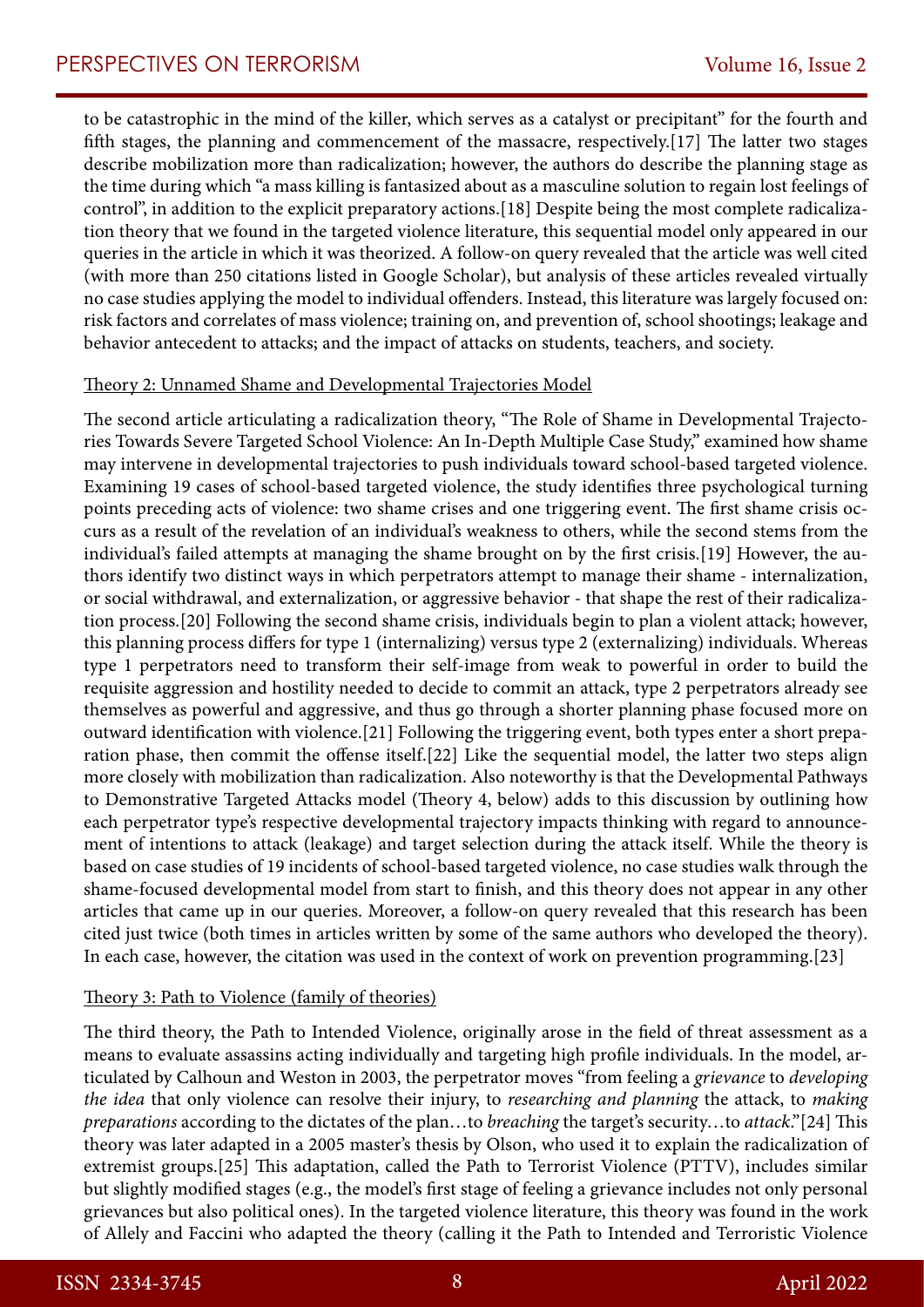model) to explain examples of both terrorism and targeted violence in a series of articles. Importantly, these articles (one of which focused on targeted violence perpetrator Adam Lanza; three of which focused on terrorists Elliot Rodger, Anders Breivik, and Dylann Roof; one of which focused on Anders Breivik, Dean Allen Mellberg, and Adam Lanza; and one of which focused on 75 individuals in the Mother Jones mass shooting database) concentrate exclusively on the association between Autism Spectrum Disorder (ASD) and acts of violence.[26] Broadly, they posit that a relationship between the Path to Intended Violence (sometimes the Path to Intended and Terroristic Violence) and ASD (sometimes in combination with co-morbid diagnoses of a personality disorder) might explain the violent behavior of this small subset of perpetrators. All of the articles that included the model also analyzed risk factors that may contribute to this violence.

#### Theory 4: Developmental Pathways to Demonstrative Targeted Attacks

The fourth theory, outlined in "Same but Different? Developmental Pathways to Demonstrative Targeted Attacks - Qualitative Case Analyses of Adolescent and Young Adult Perpetrators of Targeted School Attacks and Jihadi Terrorist Attacks in Germany," sought to explain the pathways to violence for perpetrators of both targeted violence and terrorism.[27] This model was based on a sample of 35 cases of targeted school violence perpetrators and 21 cases of terrorists, all of whom committed an attack in Germany between 1999 and 2013. The two sets of perpetrators follow nearly the same developmental pathway, with only slight differences. The model begins with the individual's mental dispositions, as well as mental disorders, that frame how they process reality and the world. Next, grievances arise, on a continuum from personal to political. In the study's sample of school attackers and terrorist attackers, school attackers clustered toward the personal end of the continuum and terrorist attackers were closer to the political end. From there, the perpetrators began to identify with previous attackers and "ideological [or] cultural scripts" of violence. This model combines radicalization and mobilization into one process, with radicalization (for terrorist attackers) beginning at this stage in the model. After the step of identification, perpetrators move into the redefinition of self, wherein their increasing identification with a violence-justifying worldview transforms their perception of themselves from that of a nobody or a failure to that of someone who is significant and worthy of recognition. This stage is followed by clandestine planning of the attack, either alone or in small groups, and often with ritualized elements. Trigger events, which can vary, then push the perpetrator to an act of violence. Another article, "Blurred Boundaries of Lone-Actor Targeted Violence: Similarities in the Genesis and Performance of Terrorist Attacks and School Shootings," written by the same authors, also uses this model.[28]

#### Theory 5: Intimate Massacres Model

The fifth model is somewhat unique in that it does not offer a clear radicalization *process*, but instead suggests multiple explanations for radicalization without explicitly ordering them. The article, "A Theory of Intimate Massacres: Steps Toward a Causal Explanation," identifies three factors as potentially explaining why individuals commit "intimate massacres": seeking a point of no return, negating others' personification of them, and bringing order to emotional chaos.[29] The article frames intimate massacres as "'intimate' because the site targeted has biographical meaning to the attacker, as terrorist attacks do not, 'massacre' because, unlike revenge attacks, there is an indiscriminate targeting of victims."[30] According to the article, these attacks are the perpetrators' way of transforming their identity "by negating their past in an ineradicable way," which is seen as a means of destroying "the person others have assumed one to be" without destroying one's conception of oneself.[31] This model posits that perpetrators' failed attempts to fit in solidifies their "public identity as awkward, impenetrable, loner, strange, or mentally ill", which in turn reinforces their socialization difficulties.[32] These repeated failed attempts represent a form of internal chaos; by committing an intimate massacre, "the assailant is attempting to… crystallize chaos in a representation of order."[33] That is, the perpetrator seeks to impose a sense of temporary order on their internal emotional chaos by enacting, then resolving, external chaos. The article does mention a few potential stages of mobilization, briefly referencing the perpetrator experimenting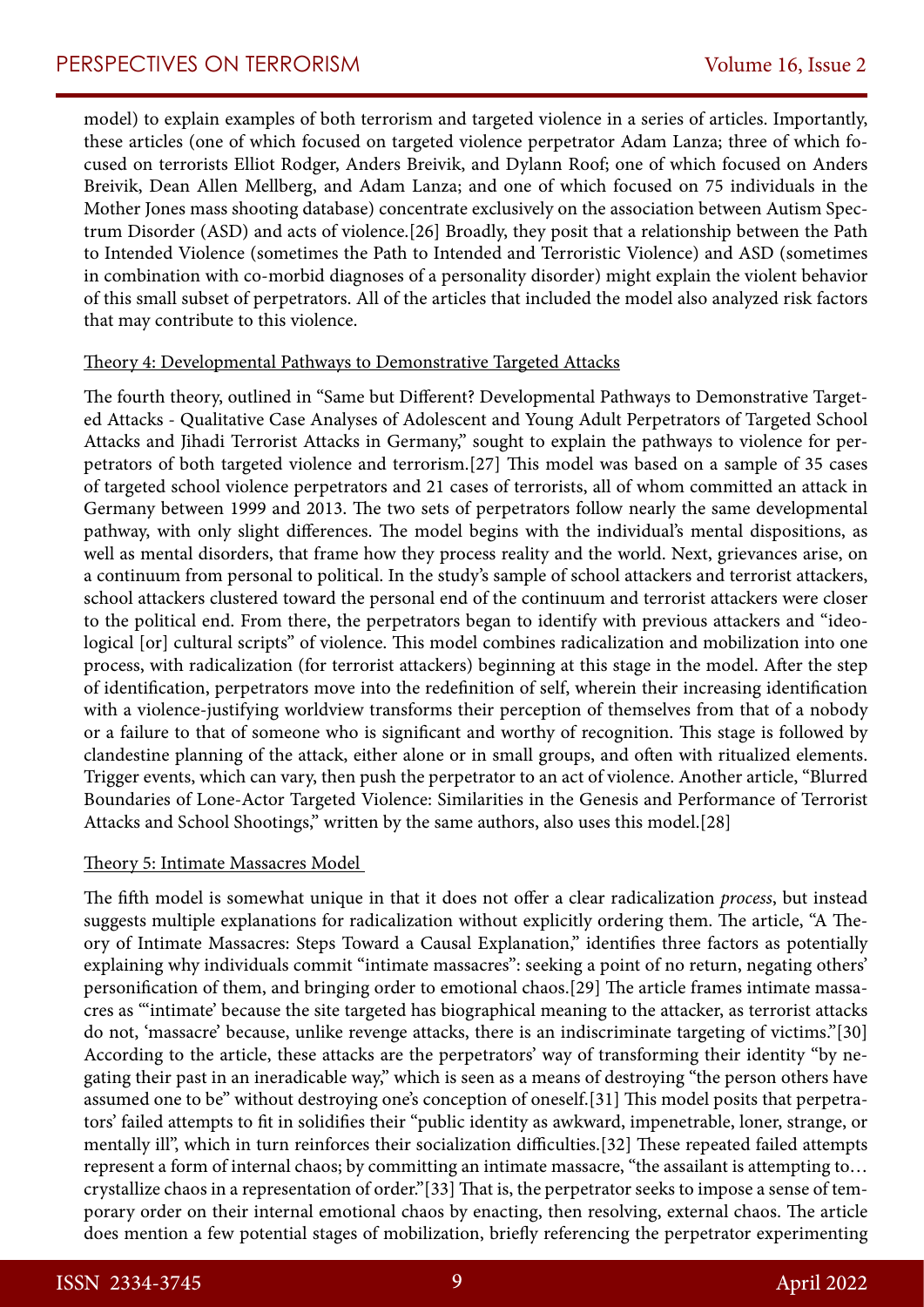with identities and obtaining weapons for the attack.[34] However, though the article presents a coherent theory explaining why individuals commit intimate massacres, there is no attempt at establishing a clear radicalization or mobilization timeline. In fact, it downplays the importance of a potential catalytic event, a key event in three of the four aforementioned processes, relying on long-term grievances as radicalizing factors but not addressing why intimate massacres occur at a given time.

In the absence of a dominant theory or a robust literature on theories, in a couple of cases authors have turned to general theories of violence - not theories specific to targeted violence - to make sense of these attacks. One article uses the I<sup>3</sup> model, a theoretical framework that suggests that high degrees of Instigation and **I**mpelling factors, when combined with limited **I**nhibition, increase the likelihood of aggression.[35] The article applies this model to a case study of James Holmes, arguing that a combination of severe mental illness and acute personal struggles guided him toward committing an act of targeted violence.[36] Another article references the Path to Violence, the general theory of violence upon which the aforementioned Path to Intended Violence, Path to Terrorist Violence, and Path to Intended and Terroristic Violence, are based. [37]

## *Case Studies and Comparative Analysis: Theories in Practice*

The lack of a robust literature on theories of radicalization or mobilization for those who commit acts of targeted violence is not necessarily indicative of a disciplinary shortcoming or a theoretical lacuna. In fact, though recent scholarship suggests improvement, terrorism studies have been criticized repeatedly for producing too much theoretical literature (relying too heavily on the literature review methodology and lagging behind other fields in quantitative analysis).[38] It may, as a result, be a poor point of comparison for assessing the literature on targeted violence. The absence of theories of radicalization or mobilization unique to perpetrators of targeted violence, however, raises the obvious question of how this process is being discussed. The dataset that we had assembled was well-suited to answer this question because it captured not only articles outlining *theories* of radicalization and mobilization, but also articles *applying* theories of radicalization and mobilization. Specifically, we identified 11 articles that explored - sometimes, but not always, as the primary focus - the process by which an individual came to commit an act of targeted violence.

Because we knew that these case studies did not use the theories cited above, our expectation was that they would employ theories that come specifically from terrorism studies. This approach would be reasonable, given recognition of the difficulty in clearly differentiating acts of targeted violence from acts of domestic terrorism. In fact, such work does exist. As one example, Peterson and Densley, in their 2021 book *The Violence Project*, acknowledge that some mass shooters (e.g., Elliot Rodger) go through a radicalization process and they cite terrorism studies scholar Fathali Moghaddam's staircase to terrorism model. Surprisingly, though, this pattern was not evident in the case studies. In fact, despite being captured in our query (and thus including language suggestive of an interest in radicalization or mobilization), few of the case studies focused on these processes, focusing instead on risk factors and individual psychopathology. For example, the most highly cited article (according to Google Scholar), "The Autogenic (Self-Generated) Massacre", seeks to develop a profile of perpetrators of targeted violence by comparing five anonymized case studies. [39] It finds, among other things, that all five actors were likely depressed, that most had obsessional tendencies, felt persecuted and self-righteous, and that all were socially isolated.[40] The second most cited case study captured in our dataset applied psychoanalytic models to the Columbine High School shooters, presenting the shooting as a byproduct of "bully–victim–bystander dynamics" and emphasizing community responsibility for such attacks.[41] Finally, the most recently published article closely examines the concept of pathological fixation, found to be a proximal warning sign for targeted violence, and uses seven case studies to exemplify three cognitive-affective drivers of fixation: delusion, extreme overvalued belief, and obsession.[42] The authors focus in particular on extreme overvalued belief, using the case studies to 1) clarify the difference between it and delusion and 2) begin to draw out implications for threat assessment.[43] These three articles, while not exhaustive in their coverage of the case study topics, are a representative sample of the targeted violence case studies we identified; notably, none theorize an individual's full progression to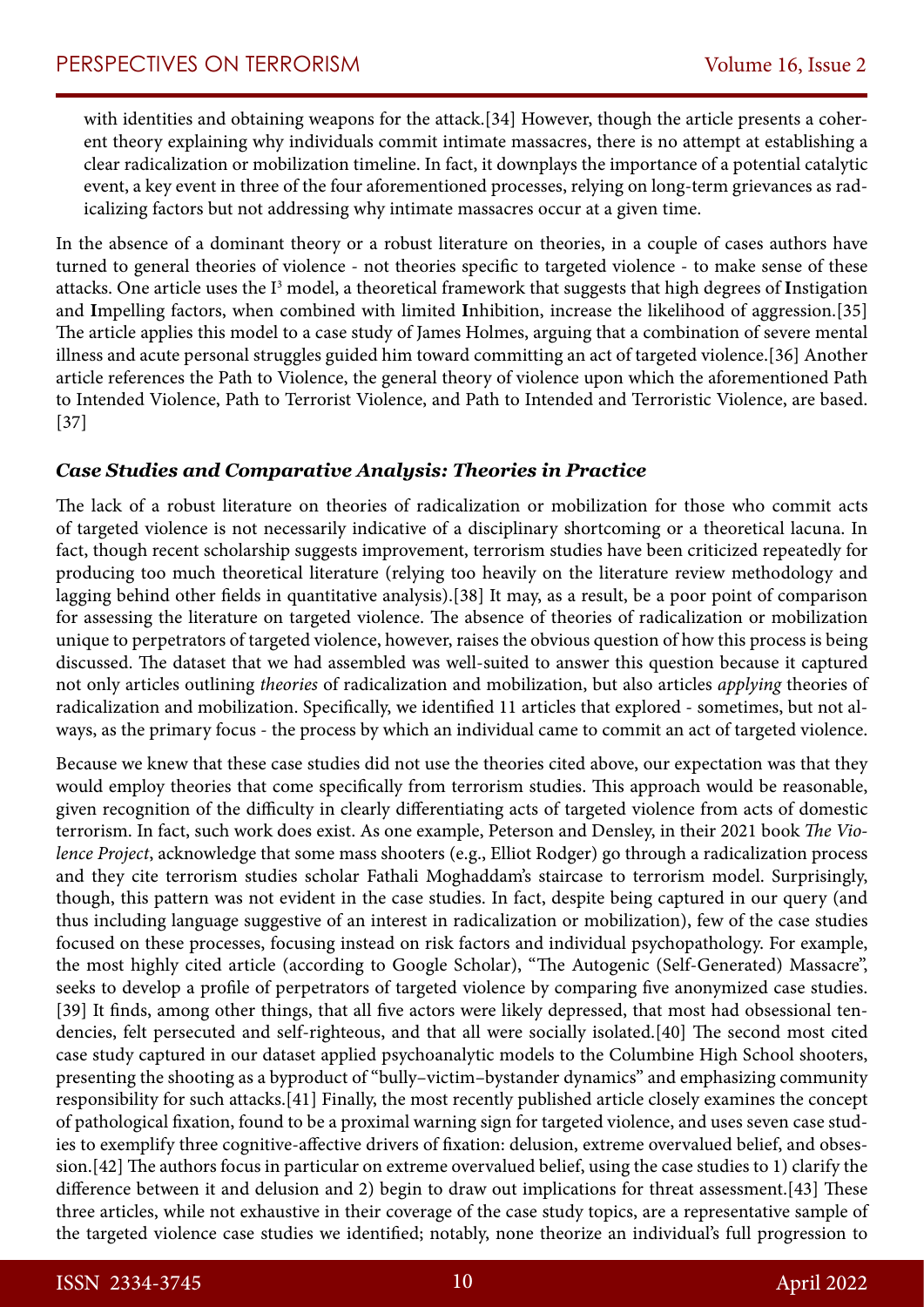committing an act of targeted violence.

Finally, we analyzed a set of articles that were explicitly comparative (i.e., that bridged the gap between targeted violence and domestic terrorism). Our queries returned 20 articles that fell into this category; these articles, in other words, both (a) addressed targeted violence and domestic terrorism and (b) contained at least some discussion of the process by which the individual came to commit an act of violence. Of these articles, however, only five included theories of radicalization and/or mobilization and all five of these were already mentioned above.

Path to Intended and Terroristic Violence (Theory 3 above): One article in this category applied a targeted violence model of radicalization (Path to Intended and Terroristic Violence) to the Norwegian terrorist Anders Breivik.[44] This article did not, however, aspire to make broad generalizations about the theory's utility as the theory was narrowly constructed to address a very small subset of violent perpetrators diagnosed with (or suspected to have) an ASD.[45] Another article expanded somewhat on the Path to Violence model by exploring the role that impulsivity plays in accelerating individuals, perhaps even hastily, toward what might otherwise be described as carefully planned violence.[46]

Developmental Pathways to Demonstrative Targeted Violence Model (Theory 4 above): The two articles that mentioned this model are the same two that were described in the theory section above.

Importantly, all four of these articles used their respective models to explain both radicalization and mobilization, and all four described perpetrators of terrorist violence and targeted violence moving through the same process.[47]

Opinion Radicalization Theory: The final model that we found in the comparative literature was the Opinion Radicalization Theory, which focuses solely on the radicalization process. This theory comes from work by Leuprecht, Hataley, Moskalenko and McCauley differentiating the radicalization to extremist ideologies from the radicalization to violent actions (some of which is mentioned in the introduction). [48] Based on interviews with individuals who had expressed "deep interest" in school shootings, the article identified three tiers of actors within an opinion pyramid. The first tier includes individuals who are interested in school shootings but do not have positive associations with the events or the perpetrators. The second tier describes individuals who sympathize or identify with perpetrators or such actions, but neither condone shooters' violence nor have an interest in carrying out an attack of their own. The final tier consists of those who have interest in conducting their own massacres. This article made connections to the similarities of school shootings and terrorism, but did not attempt to apply the Opinion Radicalization Theory to other forms of targeted violence.

The remainder of the articles in this category did not articulate a model for the processes that they explored. Instead, four focused on mental health or personality traits of perpetrators that may suggest a predisposition to targeted or terrorist violence,[49] four focused on categorizing the perpetrators' motivations,[50] and two foregrounded both risk factors and motivations.[51] Finally, five articles examined the beliefs and behaviors of individuals planning or carrying out attacks, including how social networks may impact their radicalization or mobilization.[52]

## *Conclusion*

In some ways, it is unsurprising that there is only a modest literature on radicalization processes for those who engage in acts of targeted violence. Radicalization has long been recognized as a belief- or thought-oriented process, and it is easy to understand why it has not been adopted by scholars concerned with a type of violence characterized (at least in part) by its lack of "a clearly discernible political, ideological, or religious motivation."[53] This feature of targeted violence obviously raises the question of whether or not it is useful for policy and practice to have a widely accepted theory of radicalization for the actors who commit this type of violence. A focus on mobilization might, by contrast, make more sense and is to some degree already re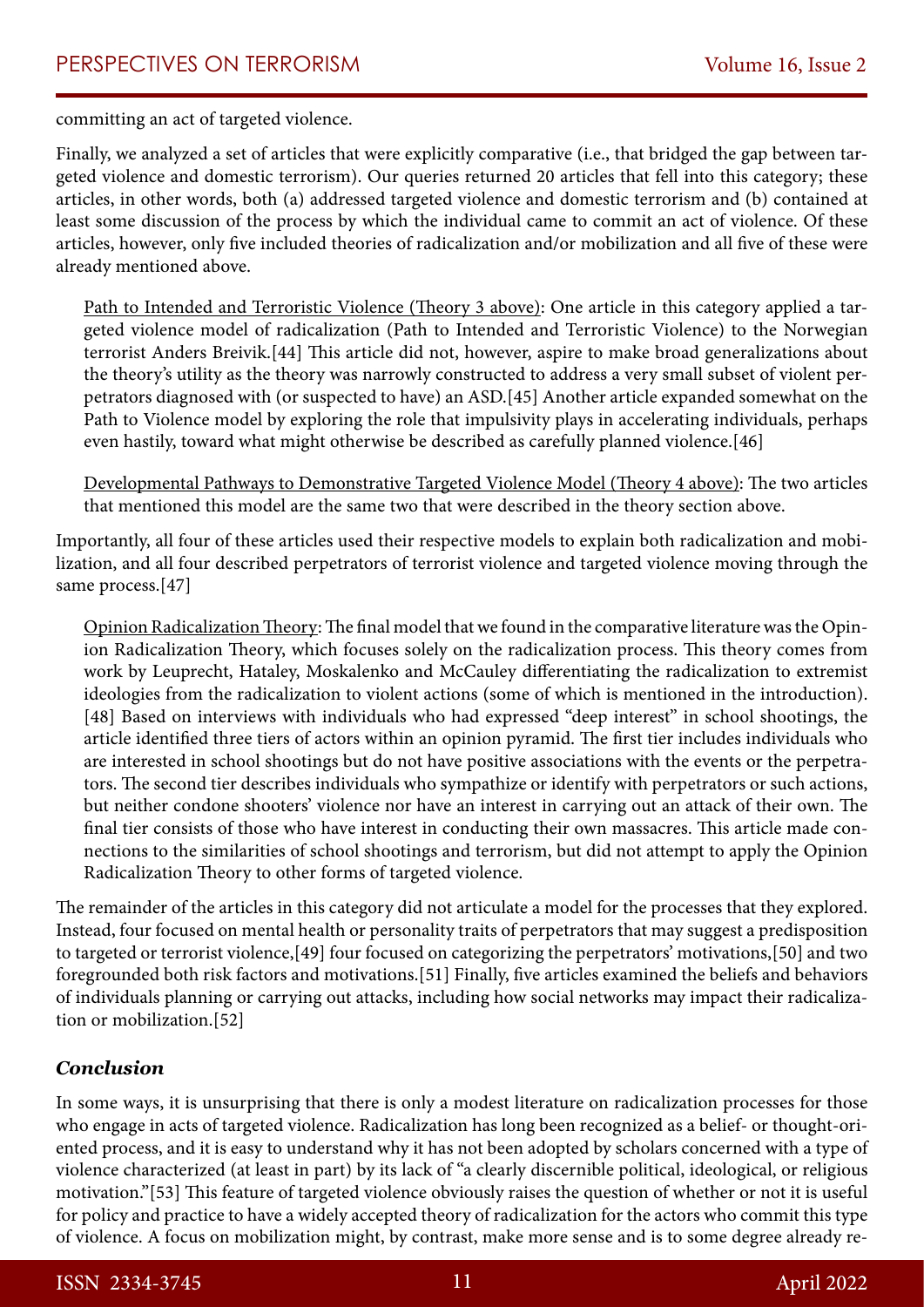flected in the literature. Four of the five theories outlined above (the Sequential Model, Unnamed Shame and Developmental Trajectories Model, Path to Violence, and Developmental Pathways to Demonstrative Target Attacks) are hybrid models that describe the related processes of radicalization and mobilization (i.e., that begin with changes in thoughts and beliefs, but that culminate in actions such as planning and/or attacking). Importantly, while there are no definitive models for radicalization or mobilization within terrorism studies, the four process-oriented models outlined above are consistent with many of the models that have been articulated within by experts in the field of terrorism (i.e., each begins with a source of stress or grievance, transitions through a period during which individual identity and the morality of violence are reexamined, and culminates with a commitment to or engagement in violent activity).

This literature review has, however, highlighted a number of critical issues that merit additional research. The issues outlined below are especially important as increased clarity would meaningfully contribute to our shared understanding of the similarities and differences between those who commit acts of targeted violence and those who commit acts of domestic terrorism with important implications for policy and practice.

- 1. Risk factors: The literature on targeted violence appears to favor discussions related to risk factors over discussions related to radicalization and mobilization. As such, it should be possible to determine whether or not the individuals who commit acts of targeted violence share the same risk factors, or have different ones than those who commit acts of domestic terrorism.
- 2. Risk and threat assessment: A number of tools have been developed over the past two decades, to support risk and threat assessment. A comparison of the tools discussed in these distinct literatures (i.e., targeted violence and domestic terrorism) could increase our knowledge in an area (risk and threat assessment) critically important to practitioners working in the two fields.
- 3. Incels: Our research team chose to classify incels as domestic terrorists for the purposes of this literature review, but we could have chosen to classify incels as targeted violence actors, or we could have chosen to classify each incel separately. Because the incel population's ideology is amorphous, and personal grievance is so central to many incels' motivations, it is possible that a review of the literature on incels (a population that perhaps bridges the gap between targeted violence and domestic terrorism) could be leveraged to explore the relationship between these two types of violence.
- 4. Social amplifiers: There is a relatively robust discussion within the targeted violence literature on a number of social factors (e.g., media violence, video games, contagion) that might increase the likelihood that acts of targeted violence will occur. A study designed to review this literature, and assess its applicability to domestic terrorists, could shed light on the similarities and differences between the two populations of actors.

A universal definition of terrorism remains elusive, and the work of defining targeted violence is not yet done (though DHS identified the need for a definition as a priority action item in its 2019 Strategic Framework).[54] It is consequently difficult to assert the precise relationship between these threats, but it is equally difficult to deny or ignore the similarities between them. We may not yet - and if definitions continue to evade us, we may not ever - be able to explain precisely how these two are related. And yet the similarities are too compelling to ignore, and so additional research is necessary. This work, moreover, is especially critical because research on targeted violence and research on domestic terrorism is often being done by distinct sets of scholars, with distinct disciplinary backgrounds (research on targeted violence appears to be dominated by those working in the field of criminology and sociology, while research on domestic terrorism appears to be dominated by those with backgrounds in political science and psychology). These literatures are not, at present, in conversation with one another, and helping this to happen has the potential to meaningfully advance our understanding of both phenomena.

*Acknowledgement:* This project is sponsored by the U.S. Department of Homeland Security (DHS), Science & Technology Directorate award #21STFRG00012-01-00 Blue Campaign Program Evaluation, TTA#2 Sci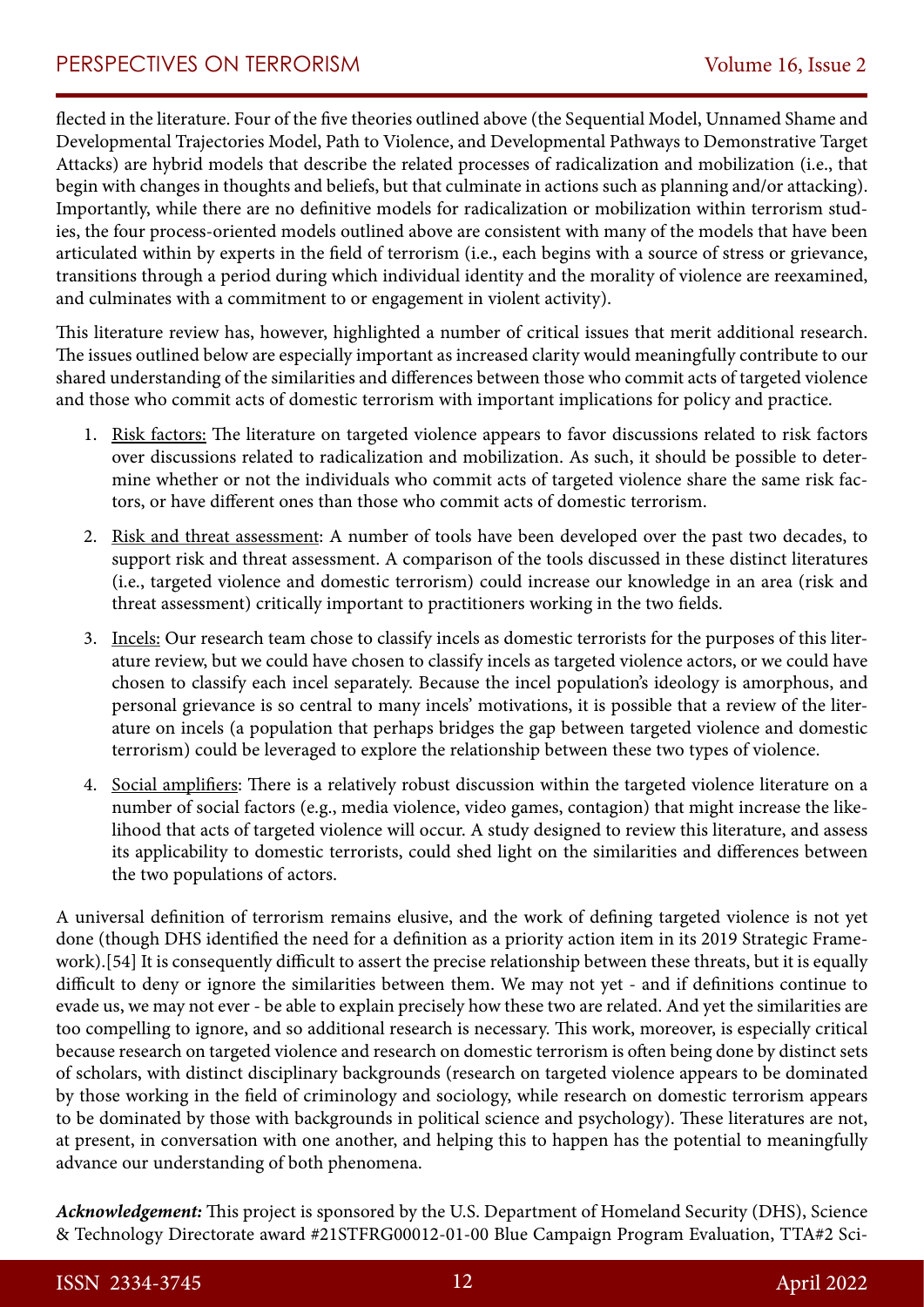entific Advisement. The content of this presentation is solely that of the authors and does not necessarily represent the views of any partner organizations or the DHS.

#### *About the Authors:*

**Megan K. McBride** *PhD, is a Fellow in the Community Safety branch of the Harvard T.H. Chan School of Public Health's EPREP Program, where she contributes to a portfolio of CVE grants funded by DHS, NIJ, and NATO. She is also a Research Scientist focusing on contemporary terrorism and information operations in CNA's Countering Threats and Challenges Program.* 

**Marley Carroll** *is a research assistant in the Community Safety branch of the Harvard T.H. Chan School of Public Health's EPREP Program and a graduate student in Georgetown University's Walsh School of Foreign Service.*

**Jessa Mellea** *is a research assistant in the Community Safety branch of the Harvard T.H. Chan School of Public Health's EPREP Program where she works with colleagues to research domestic terrorism and extremism.*

**Elena Savoia** *MD, MPH, is a Principal Scientist at the Harvard T.H. Chan School of Public Health where she serves as the deputy director of the Emergency Preparedness, Research, Evaluation & Practice Program and the director of the Community Safety Branch. In this capacity, she directs multiple projects funded by the Department of Homeland Security, the Department of Justice, the UK Cabinet, and NATO.* 

#### *Notes*

[1] Fein, R. A., Vossekuil, B., & Holden, G. A. (1995). *Threat assessment: An approach to prevent targeted violence* (Vol. 2). U.S. Department of Justice, Office of Justice Programs, National Institute of Justice, 1995.

[2] U.S. Department of Homeland Security. (2019). *Strategic framework for countering terrorism and targeted violence*. P. 4. URL: [https://www.dhs.gov/sites/default/files/publications/19\\_0920\\_plcy\\_strategic-framework-counter](https://www.dhs.gov/sites/default/files/publications/19_0920_plcy_strategic-framework-countering-terrorism-targeted-violence.pdf)[ing-terrorism-targeted-violence.pdf.](https://www.dhs.gov/sites/default/files/publications/19_0920_plcy_strategic-framework-countering-terrorism-targeted-violence.pdf)

[3] Idem, p. 4.

[4] Stern, J. (2016). Radicalization to extremism and mobilization to violence. *The ANNALS of the American Academy of Political and Social Science,* 668(1), pp. 102-117. DOI:10.1177/0002716216673807; Horgan, J. (2009). *Walking away from terrorism: Accounts of disengagement from radical and extremist movements*. New York: Routledge; McCauley, C., & Moskalenko, S. (2017). Understanding political radicalization: The two-pyramids model. *American Psychologist, 72*, pp. 205-216. URL: [http://doi.org/10.1037/amp0000062.](http://doi.org/10.1037/amp0000062)

[5] Horgan, J., op. cit., p. 152.

[6] Ibid.

[7] Ibid.

[8] Möller-Leimkühler, A. M. (2018). Why is terrorism a man's business? *CNS Spectrums, 23*, p. 119. DOI:10.1017/ S1092852917000438; Berntzen, L. E., & Sandberg, S. (2014). The collective nature of lone wolf terrorism: Anders Behring Breivik and the anti-Islamic social movement. *Terrorism and Political Violence, 26*(5), p. 759. URL: [https://doi.org](https://doi.org/10.1080/09546553.2013.767245) [/10.1080/09546553.2013.767245;](https://doi.org/10.1080/09546553.2013.767245) Faccini, L., & Allely, C. S. (2016). Mass violence in individuals with Autism Spectrum Disorder and Narcissistic Personality Disorder: A case analysis of Anders Breivik using the "Path to Intended and Terroristic Violence" Model. *Aggression and Violent Behavior*, *31*, p. 231. URL:<https://doi.org/10.1016/j.avb.2016.10.002>.

[9] National Consortium for the Study of Terrorism and Responses to Terrorism (START), University of Maryland. (2019). *The Global Terrorism Database (GTD) codebook*. URL: <https://www.start.umd.edu/gtd/>.

[10] Federal Bureau of Investigation (n.d.). *Terrorism*. Retrieved September 27, 2021, from URL: p. [https://www.fbi.](https://www.fbi.gov/investigate/terrorism) [gov/investigate/terrorism](https://www.fbi.gov/investigate/terrorism).

[11] U.S. Department of Homeland Security, op. cit., p. 4.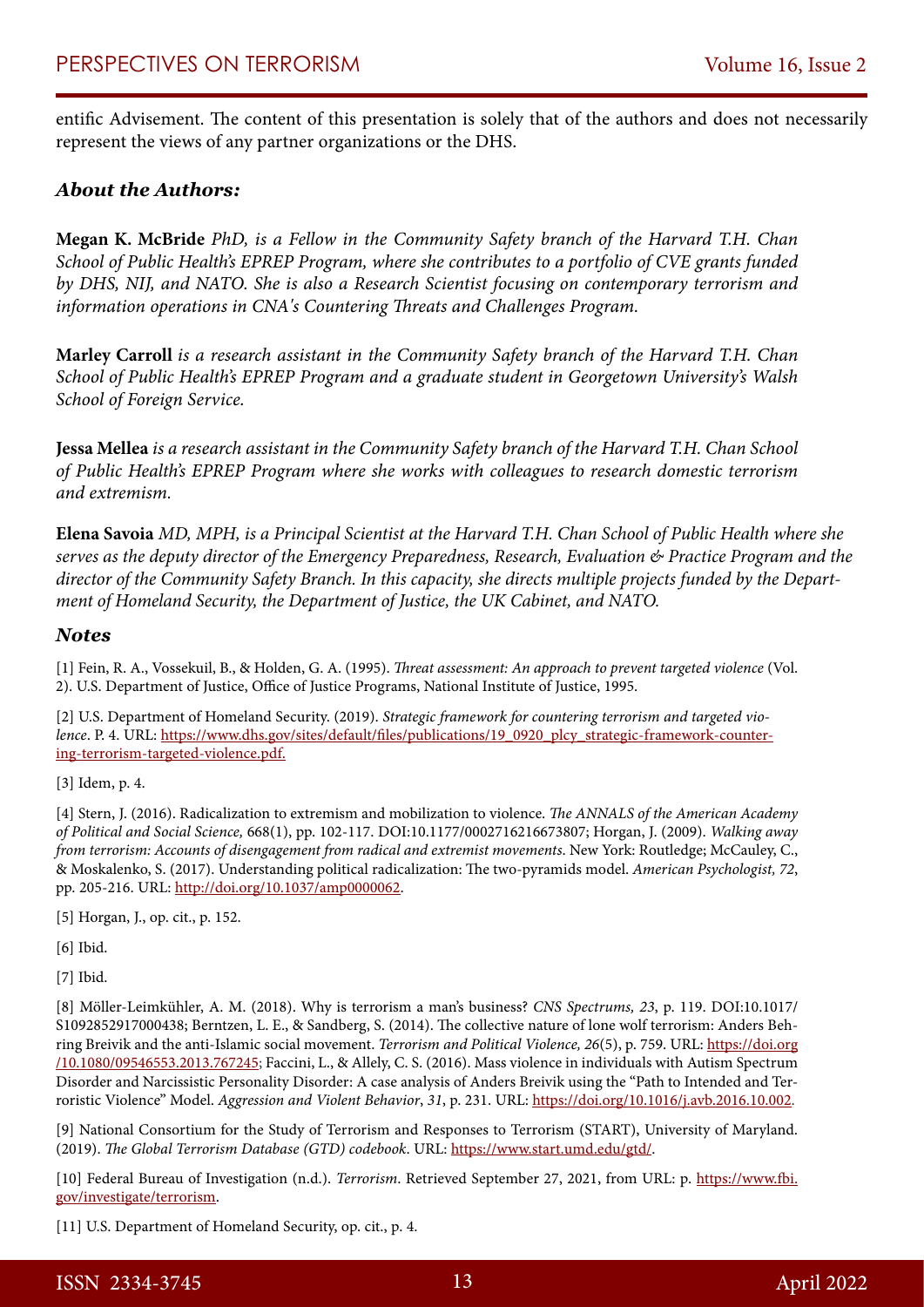[12] Erlandsson, Å., & Meloy, J. R. The Swedish school attack in Trollhättan. *Journal of Forensic Sciences, 63*(6), pp. 1917-1927. URL: [https://doi.org/10.1111/1556-4029.13800.](https://doi.org/10.1111/1556-4029.13800)

[13] When an article fell into multiple categories, we included it in multiple categories, which is why the sum of the articles in the table (221) exceeds our total number of articles (169).

[14] Levin, J., & Madfis, E. (2009). Mass murder at school and cumulative strain: A sequential model. *American Behavioral Scientist, 52*(9), p. 1230. URL: [https://doi.org/10.1177/0002764209332543.](https://doi.org/10.1177/0002764209332543)

[15] Levin, J., & Madfis, E., op. cit., p. 1230.

[16] Idem, p. 1233.

[17] Idem, p. 1235.

[18] Idem, p. 1227.

[19] Sommer, F., Leuschner, V., Fiedler, N., Madfis, E., & Scheithauer, H. (2020). The role of shame in developmental trajectories towards severe targeted school violence: An in-depth multiple case study. *Aggression and Violent Behavior, 51*, p. 4.URL: [https://doi.org/10.1016/j.avb.2020.101386.](https://doi.org/10.1016/j.avb.2020.101386)

[20] Sommer, F., Leuschner, V., Fiedler, N., Madfis, E., & Scheithauer, H., op. cit., p. 6.

[21] Idem, p. 7.

[22] Idem, p. 8.

[23] Fiedler, N., Sommer, F., Leuschner, V., Ahlig, N., Göbel, K., & Scheithauer, H. (2020). Teacher and peer responses to warning behavior in 11 school shooting cases in Germany. *Frontiers in Psychology*, *11*(1592), pp. 1-12. URL: [https://](https://doi.org/10.3389/fpsyg.2020.01592) [doi.org/10.3389/fpsyg.2020.01592;](https://doi.org/10.3389/fpsyg.2020.01592) Fiedler, N., Leuschner, V., Sommer, F., Cornell, D., & Scheithauer, H. (2020). Assessing implementation fidelity of a school-based crisis prevention program with an ex-post-facto design: The NET-WASS FOI Assessment System. *International Journal of Developmental Science*, *14*(1-2), pp. 27-40. DOI:10.3233/DEV-200293.

[24] Calhoun F. S., & Weston, S. W. (2015). Perspectives on threat management. *Journal of Threat Assessment and Management*, *2*(3-4), p. 259. URL: [https://doi.org/10.1037/tam0000056.](https://doi.org/10.1037/tam0000056)

[25] Olson, D. T. (2005). *The path to terrorist violence: A threat assessment model for radical groups at risk of escalation to acts of terrorism* [Master's thesis, Monterey, Cal.: Naval Postgraduate School]. URL: [https://calhoun.nps.edu/han](https://calhoun.nps.edu/handle/10945/2049)[dle/10945/2049.](https://calhoun.nps.edu/handle/10945/2049)

[26] Faccini, L. (2016). The application of the models of autism, psychopathology and deficient Eriksonian development and the path of intended violence to understand the Newtown shooting. *Archives of Forensic Psychology, 1*(3), pp. 1-13; Allely, C. S., & Faccini, L. (2017). "Path to intended violence" model to understand mass violence in the case of Elliot Rodger. *Aggression and Violent Behavior, 37*, pp. 201-209. URL: [https://doi.org/10.1016/j.avb.2017.09.005;](https://doi.org/10.1016/j.avb.2017.09.005) Faccini, L., & Allely, C. S., Mass violence in individuals with Autism Spectrum Disorder and Narcissistic Personality Disorder, op. cit.; Allely, C. S. & Faccini, L. (2019). Clinical profile, risk, and critical factors and the application of the "path toward intended violence" model in the case of mass shooter Dylann Roof. *Deviant Behavior*, *40*, p. 6. URL: <https://doi.org/10.1080/01639625.2018.1437653>; Allely C. S., & Faccini, L. (2017). A conceptual analysis of individuals with an Autism Spectrum Disorder engaging in mass violence. *Journal of Forensic and Crime Studies*, *1*(1), pp. 1-5. URL: [https://doi.org/10.18875/2638-3578.1.105;](https://doi.org/10.18875/2638-3578.1.105) Allely, C. S., Wilson, P., Minnis, H., Thompson, L., Yaksic, E., & Gillberg, C. (2017). Violence is rare in autism: When it does occur, is it sometimes extreme? *Journal of Psychology, 151*(1), p. 1. URL: pp. [https://doi.org/10.1080/00223980.2016.1175998;](https://doi.org/10.1080/00223980.2016.1175998) Faccini, L., & Allely, C. S. (2016). Mass violence in an individual with an Autism Spectrum Disorder: A case analysis of Dean Allen Mellberg using the "Path to Intended Violence" Model. *International Journal of Psychology Research, 11*(1), pp. 1-18. It should be noted that Faccini's 2016 article on Lanza, Allely and Faccini's 2017 article on Brevik/Mellberg/Lanza, and Faccini and Allely's 2016 article on Mellberg are not part of our dataset. All three were identified via follow-on research.

[27] Böckler, N., Leuschner, V., Roth, V., Zick, A., & Scheithauer, H. (2018). Same but different? Developmental pathways to demonstrative targeted attacks — qualitative case analyses of adolescent and young adult perpetrators of targeted school attacks and jihadi terrorist attacks in Germany. *International Journal of Developmental Science*, *12*(1-2), p. 13. URL: [https://doi.org/10.3233/dev-180255.](https://doi.org/10.3233/dev-180255)

[28] Böckler, N., Leuschner, V., Roth, V., Zick, A., & Scheithauer, H. (2018). Blurred boundaries of lone-actor targeted violence: Similarities in the genesis and performance of terrorist attacks and school shootings. *Violence and Gender*, *5*(2), pp. 70-80. URL: [https://doi.org/10.1089/vio.2018.0002.](https://psycnet.apa.org/doi/10.1089/vio.2018.0002)

[29] Katz, J. (2016). A theory of intimate massacres: Steps toward a causal explanation. *Theoretical Criminology, 20*(3),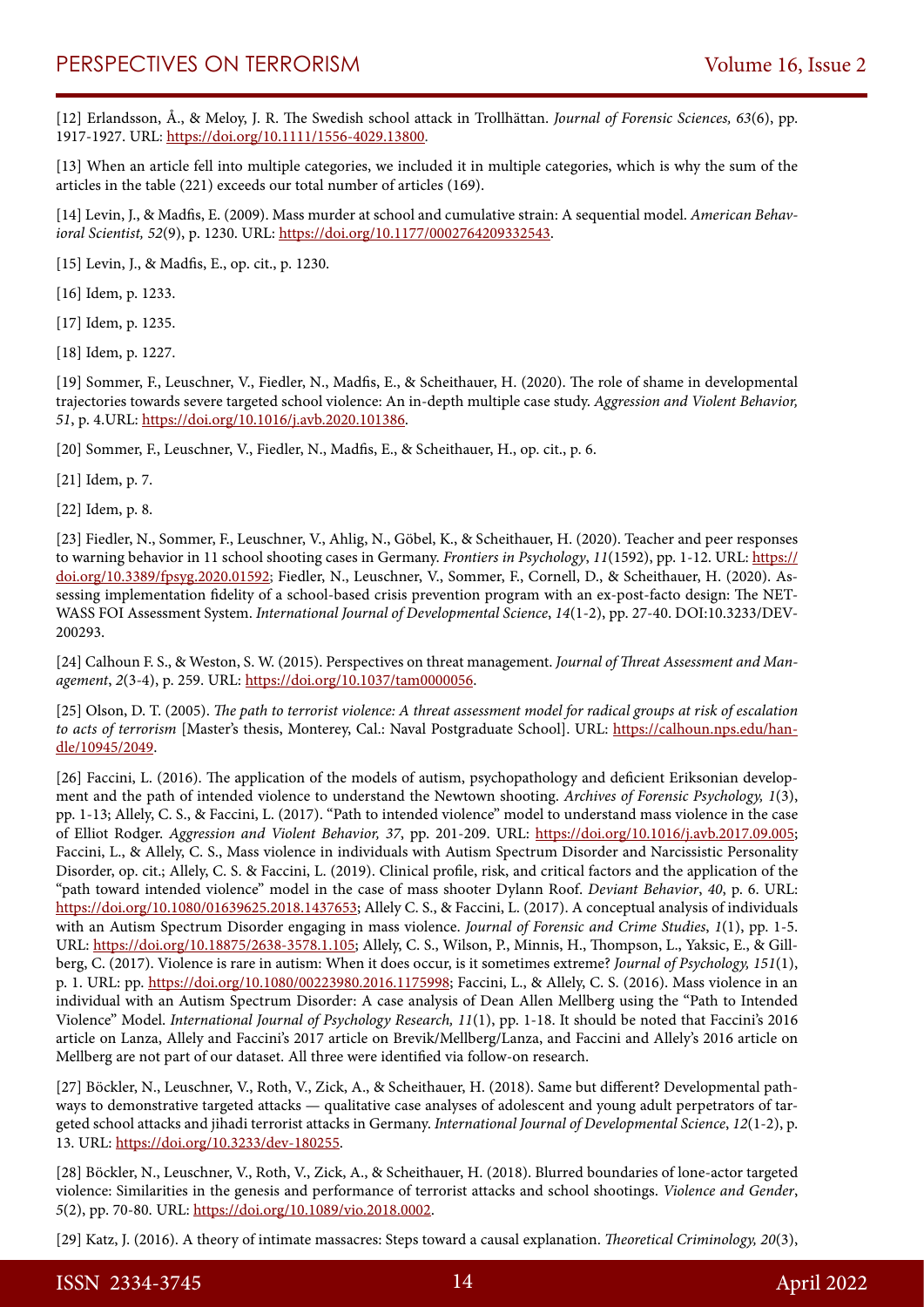p. 277. URL: [https://doi.org/10.1177%2F1362480615610623.](https://doi.org/10.1177%2F1362480615610623)

[30] Katz, J., op. cit., p.278.

[31] Idem, p. 284.

[32] Idem, p. 291.

[33] Idem, p. 289.

[34] Idem, p. 282.

[35] Allely, C. S. (2020). The contributory role of psychopathology and inhibitory control in the case of mass shooter James Holmes. *Aggression and Violent Behavior*, *51*, p. 8. URL: [https://doi.org/10.1016/j.avb.2020.101382.](https://doi.org/10.1016/j.avb.2020.101382)

[36] Ibid.

[37] Meloy, J. R., & Pollard, J. W. (2017). Lone-actor terrorism and impulsivity. *Journal of Forensic Sciences, 62*(6), p. 1644. URL: [https://doi.org/10.1111/1556-4029.13500.](https://doi.org/10.1111/1556-4029.13500)

[38] Horgan, J., & Braddock, K. (Eds.). (2012). *Terrorism studies: A reader*. Routledge; Schuurman, B. (2020). Research on terrorism, 2007–2016: A review of data, methods, and authorship. *Terrorism and Political Violence, 32*(5), pp. 1011-1026. URL: [https://doi.org/10.1080/09546553.2018.1439023;](https://doi.org/10.1080/09546553.2018.1439023) Silke, A., & Schmidt-Petersen, J. (2017). The golden age? What the 100 most cited articles in terrorism studies tell us. *Terrorism and Political Violence, 29*(4), pp. 692-712. URL: [https://doi.org/10.1080/09546553.2015.1064397.](https://doi.org/10.1080/09546553.2015.1064397)

[39] Mullen, P. E. (2004). The autogenic (self-generated) massacre. *Behavioral Sciences and the Law*, *22*(3), p. 311. URL: <https://doi.org/10.1002/bsl.564>.

[40] Idem, pp. 318-319.

[41] Twemlow, S. W. (2000). The roots of violence: Converging psychoanalytic explanatory models for power struggles and violence in schools. *The Psychoanalytic Quarterly, 69*(4), p. 775. URL: p. [https://doi.org/10.1002/j.2167-4086.2000.](https://doi.org/10.1002/j.2167-4086.2000.tb00583.x) [tb00583.x.](https://doi.org/10.1002/j.2167-4086.2000.tb00583.x)

[42] Meloy, J. R., & Rahman, T. (2021). Cognitive-affective drivers of fixation in threat assessment. *Behavioral Sciences and the Law, 39*(2), 180. URL:<https://doi.org/10.1002/bsl.2486>; Meloy, J. R., Hoffmann, J., Guldimann, A., & James, D. (2012). The role of warning behaviors in threat assessment: An exploration and suggested typology. *Behavioral Sciences and the Law, 30*(3),p. 265. URL: [https://doi.org/10.1002/bsl.999.](https://doi.org/10.1002/bsl.999)

[43] Two of the seven case studies are of individuals we have been classified as terrorists (Timothy McVeigh and Nidal Malik Hasan); Meloy, J. R., & Rahman, T., op. cit., p. 183.

[44] Faccini, L., & Allely, C. S., Mass violence in individuals with Autism Spectrum Disorder and Narcissistic Personality Disorder, op. cit.

[45] Ibid.

[46] Meloy, J. R., & Pollard, J. W., op. cit.

[47] Böckler, N., Leuschner, V., Roth, V., Zick, A., & Scheithauer, H., Blurred boundaries, op. cit.; Böckler, N., Leuschner, V., Roth, V., Zick, A., & Scheithauer, H., Same but different?, op. cit.

[48] Raitanen, J., & Oksanen, A. (2016). Deep interest in school shootings and online radicalization. *Journal of Threat Assessment and Management, 6*(3-4), pp. 159-172. URL: <https://doi.org/10.1037/tam0000127>.

[49] For example: Corner, E., Gill, P., and Mason, O. (2016). Mental health disorders and the terrorist: A research note probing selection effects and disorder prevalence. *Studies in Conflict and Terrorism, 39*(6), pp. 560-568. URL: [https://](https://doi.org/10.1080/1057610X.2015.1120099) [doi.org/10.1080/1057610X.2015.1120099](https://doi.org/10.1080/1057610X.2015.1120099); Corner, E., Gill, P., Schouten, R., & Farnham, F. (2018). Mental disorders, personality traits, and grievance-fueled targeted violence: The evidence base and implications for research and practice. *Journal of Personality Assessment, 100*(5), pp. 459-470. URL:<https://doi.org/10.1080/00223891.2018.1475392>.

[50] Capellan, J. A. (2015). Lone wolf terrorist or deranged shooter? A study of ideological active shooter events in the United States, pp. 1970–2014. *Studies in Conflict and Terrorism, 38*(6), pp. 395-413. URL: [https://doi.org/10.1080/105](https://doi.org/10.1080/1057610X.2015.1008341) [7610X.2015.1008341](https://doi.org/10.1080/1057610X.2015.1008341); Borum, R., Fein, R., & Vossekuil, B. (2012). A dimensional approach to analyzing lone offender terrorism. *Aggression and Violent Behavior, 17*(5), pp. 389-396. URL: [https://doi.org/10.1016/j.avb.2012.04.003;](https://doi.org/10.1016/j.avb.2012.04.003) Capellan, J. A., Johnson, J., Porter, J. R., & Martin, C. (2018). Disaggregating mass public shootings: A comparative analysis of disgruntled employee, school, ideologically motivated, and rampage shooters. *Journal of Forensic Sciences, 64*(3), pp. 814-823. URL: [https://doi.org/10.1111/1556-4029.13985.](https://doi.org/10.1111/1556-4029.13985)